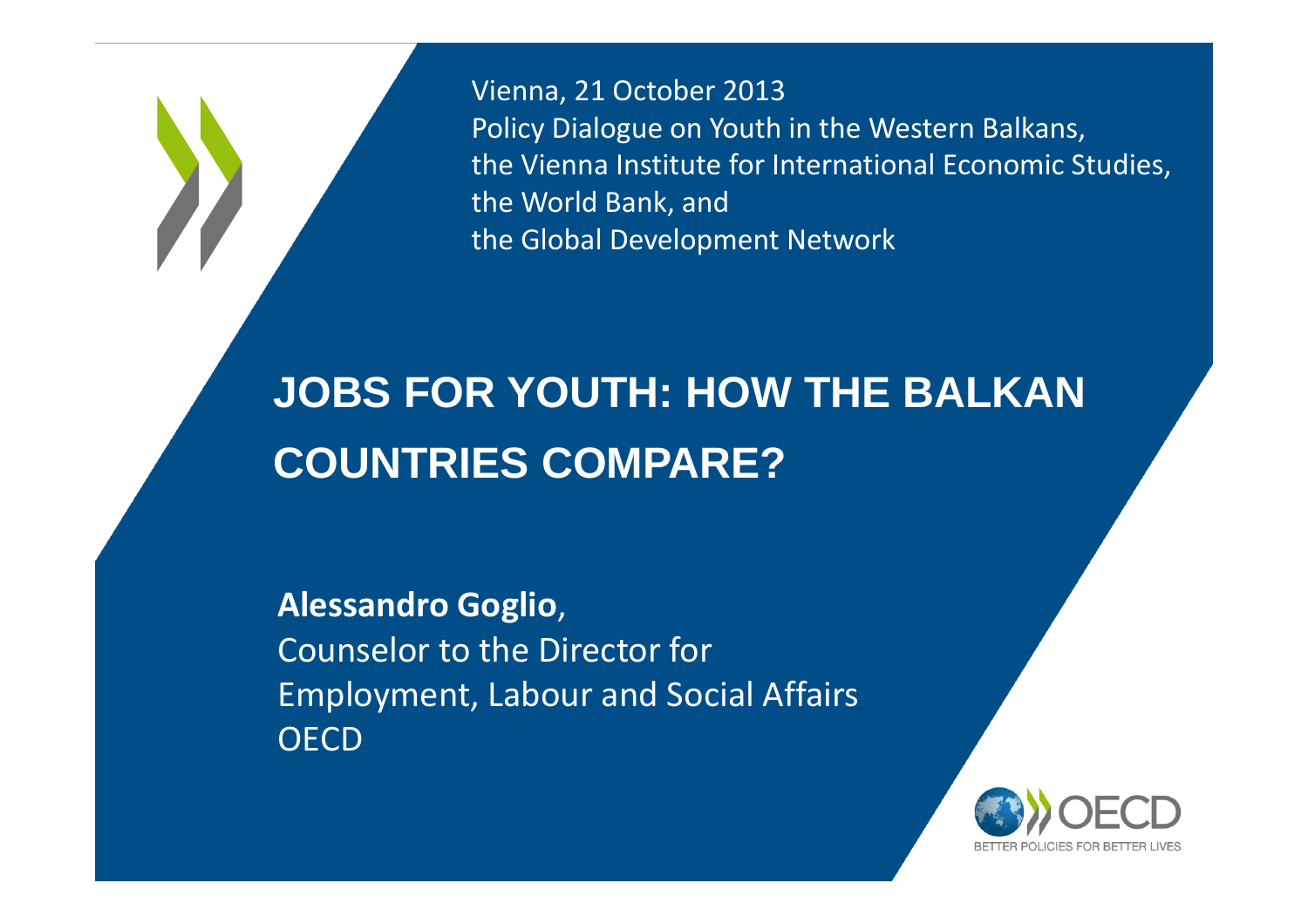

*Very high youth unemployment rates*: OECD average at 16.1%; EU-28 average 22.9% -- with peaks to 61.5% in Greece, 56% in Spain and 40.1% in Italy, and lying between 30% and 40% in Portugal and Slovak Republic -- Albania, 24%; Bosnia & Herzegovina 57%; Croatia, 43%; Macedonia 54%; Serbia, 51%

*And much higher than among adult workers*: in both Balkan countries and most OECD countries youth unemployment between 2 and 4 times higher than adult unemployment

*Strengthening demand for high education*: Tertiary enrolment rates have increased in both Balkan and OECD countries: from 16% at the end of the 1990s in Albania to about 44% (latest value); Montenegro from 17% to 48%; Croatia from 30% to 54%; Macedonia from 22% to 39%. Still, the gap with the OECD remains wide: OECD average from 49% in 2000 to 66% in 2010. *Interestingly, enrolment rates are higher for women than for men in both Balkan and OECD countries*

*Very limited fiscal space:* looking forward, very limited job prospects for youth can be expected to stem from the public sector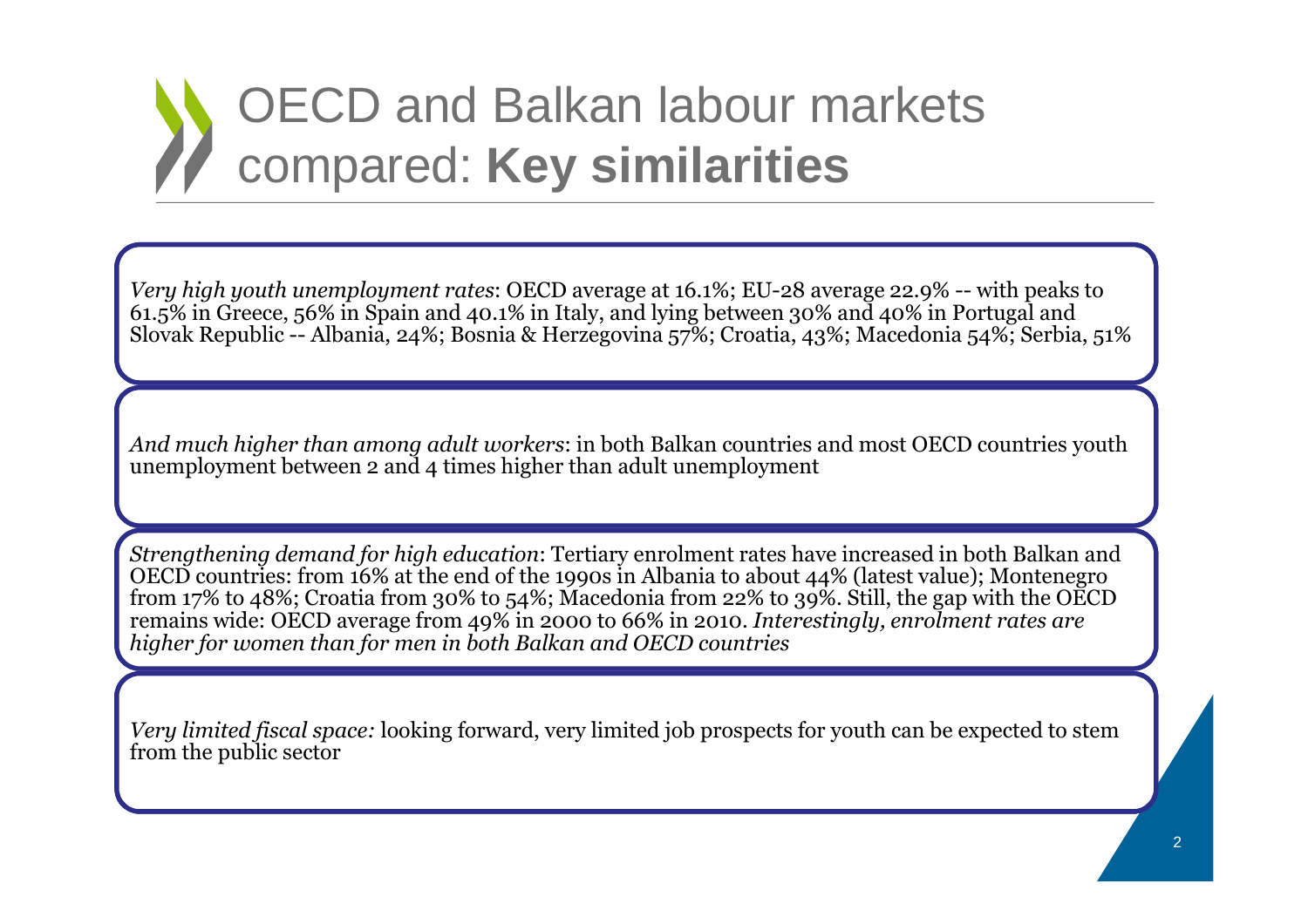

*Demography:* Youth as a % of total population = 13.4% for the OECD average and 12% for the EU average (10% in both Italy and Japan); the share is somewhat higher in a number of Balkan countries: Albania, 18%; Macedonia, 15.4% and Bosnia & Herzegovina, 14.7%

*Activity:* Youth Labour force participation as a % of youth population = 47% for the OECD average and 42.5% for the EU average; it ranges between 30% and 34% in Serbia, Croatia, Macedonia, Romania, Bulgaria and Bosnia & Herzegovina. Gender differences stronger in the Balkan countries than in OECD

*Unemployment rates among educated population:* 8% for OECD average; 9.7% for the EU average; 11.7% in Bulgaria; 17.8% in Croatia; 29.9% in Bosnia & Herzegovina; 31.4% in Macedonia

*Informality self employment*: Much greater prevalence in Balkan countries

*Propensity to work in the public sector*: Much stronger in Balkan countries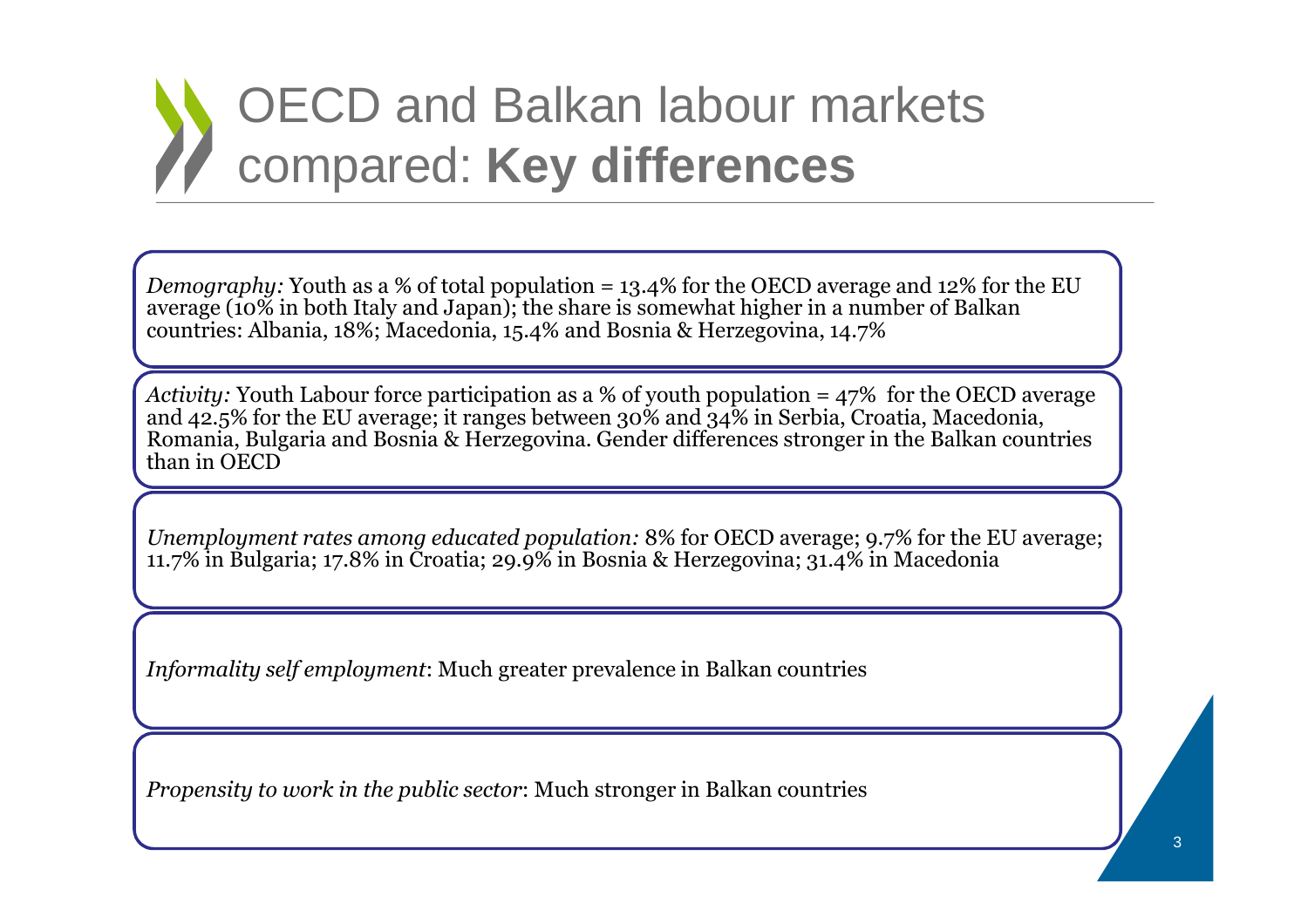

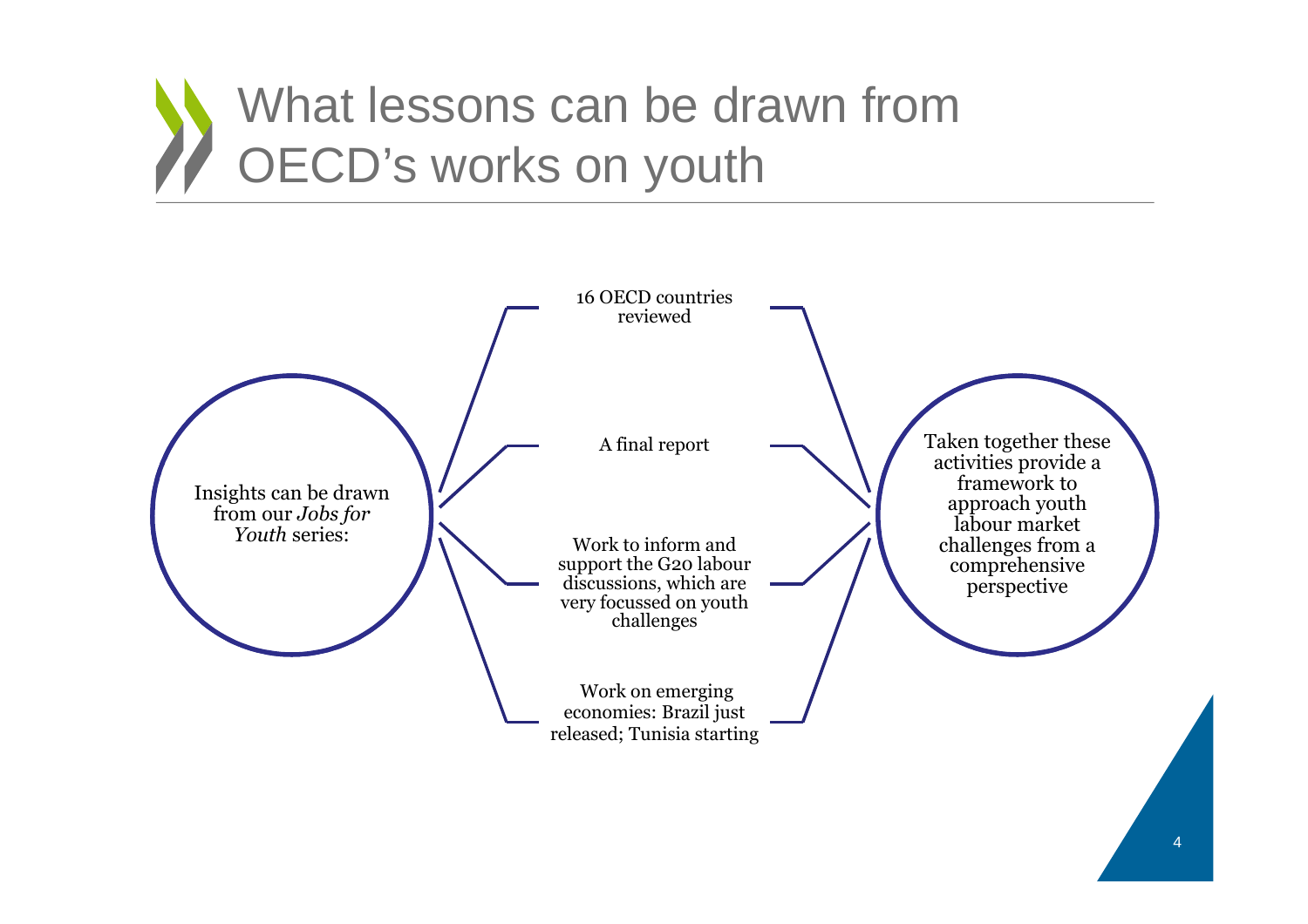

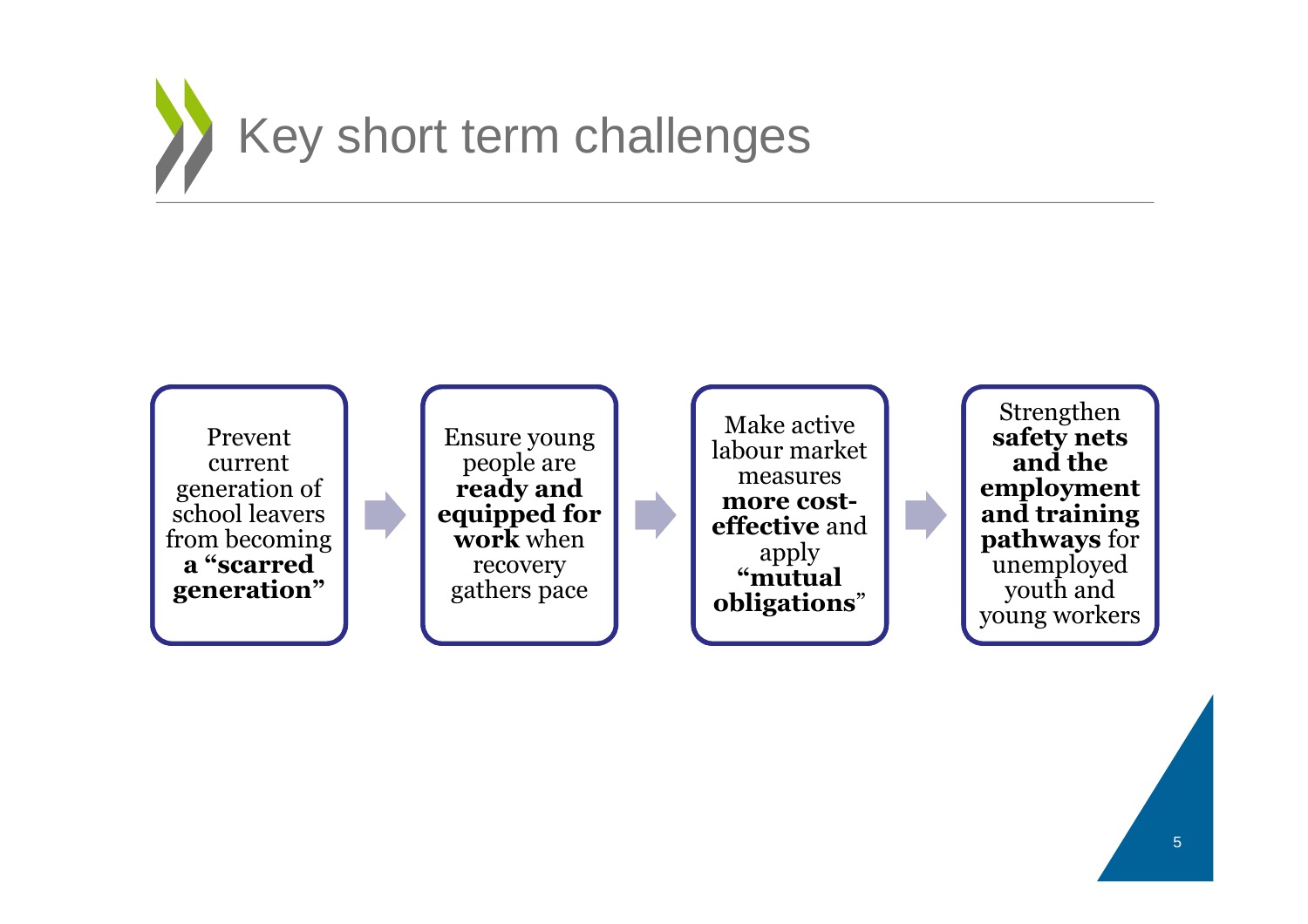

**Ensure that everyone leaving the education system has the skills needed on the labour market** 

**Make the transition from school to work less abrupt**

(*e.g.* basic "qualifications guarantee" up to a given age, strengthen apprenticeships targeted at low-skilled youth and young immigrants and promote second-chance learning opportunities for school drop-outs)

(*e.g.* more opportunities to work while studying and compulsory internships at university)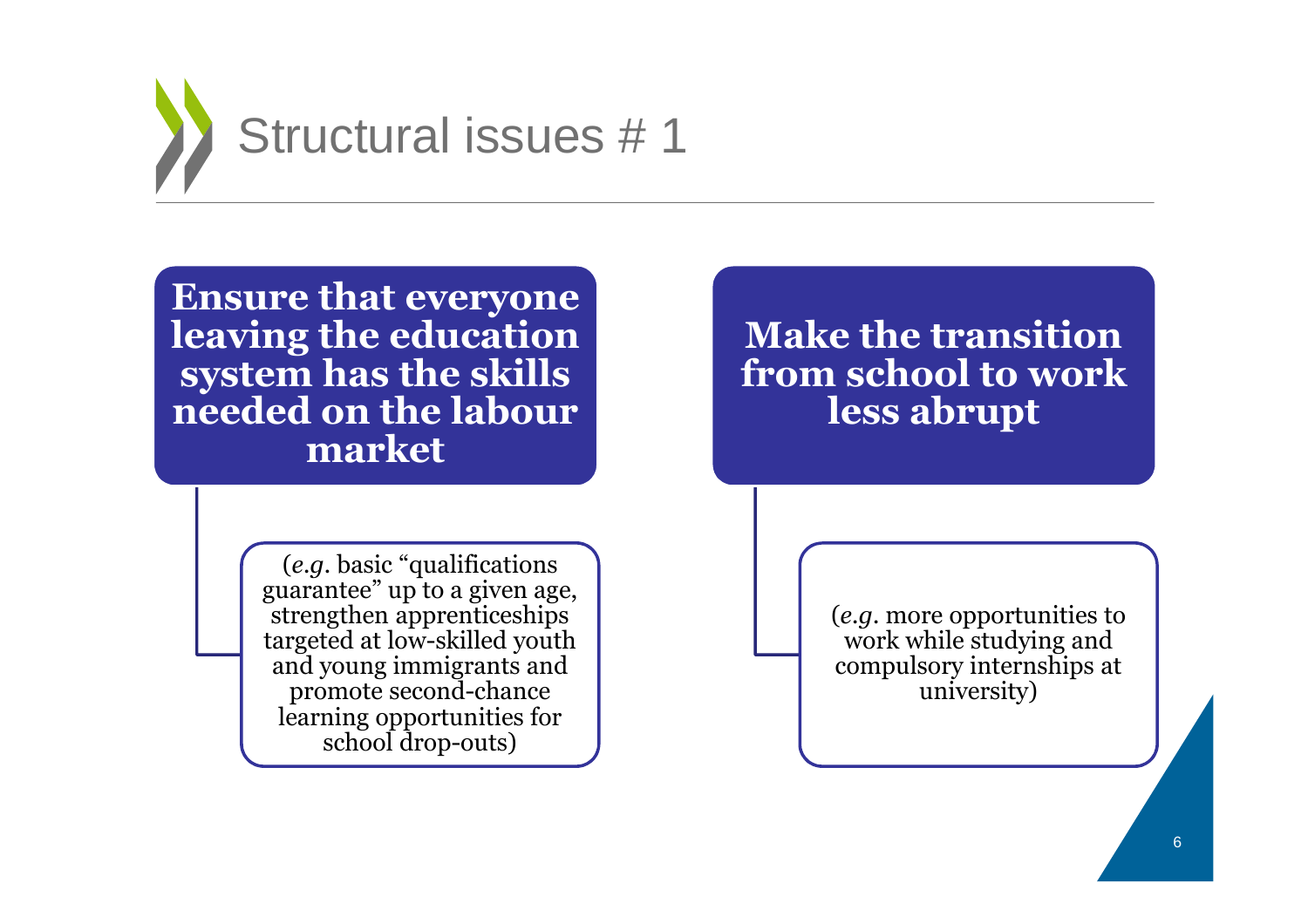

**Address labour market duality; t**he tricky challenge of:

- Rebalancing employment protection between *regular* and *non-regular* workers, while at the same time…
- …granting adequate income support for job losers, and…<br>• …ensuring effective activation strategies to enable job los
- …ensuring effective activation strategies to enable job losers to find a new job quickly.

Reforms to meet these challenges have been introduced recently in **Greece**, **Italy**, **Portuga**l and **Spain**

- Main focus is on reducing regulation on permanent contracts, e.g., reduction in up- Main focus is on reducing regulation on permanent contracts, *e.g.*, reduction in up-front severance costs (GRC, PRT) and compensation for unfair dismissal (PRT, ESP, ITA); expansion of definition of fair dismissal (PRT, ESP), alongside improvements in functioning of courts (ESP, ITA) should allow firms to more easily make dismissals for economic reasons
- GRC and ESP extended the trial period for new hires, likely to be an important measure for encouraging hiring of youth
- Different approaches to the gap between temporary and permanent workers: GRC and<br>PRT also reduced regulation on temporary contracts, while ESP and ITA increased it PRT also reduced regulation on temporary contracts, while ESP and ITA increased it
- GRC, PRT and ESP also reduced scope, cost or complexity of collective dismissals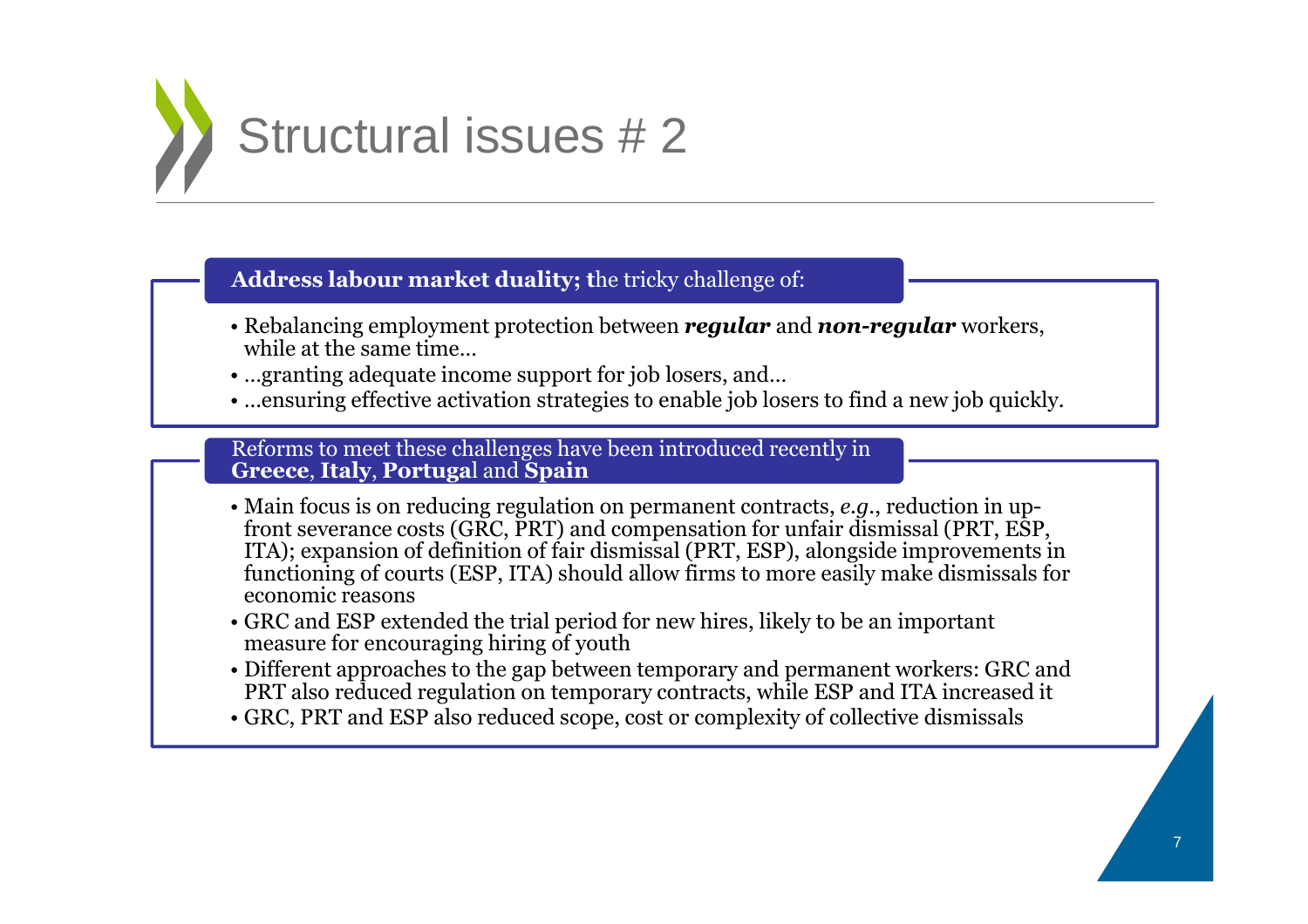

Addressing labour market duality is only part of the solution...

### **Raising job quality also requires specific measures totackle informality. Where to look?**

Depending upon local circumstances, candidate areas are:

- *Review the employment protection legislation*: Shifting the focus from job security to supporting job search and workers' employability could help the expansion of formal employment
- *Review the unemployment insurance system*: A broad-based UI system increases the incentives to work in the formal sector
- *Keep minimum wage policies in check*: If set too high they could encourage the hiring of low-skilled workers on an informal basis (the option of subminimum wage practices: *e.g.*, Germany and the UK);
- *Allocate more resources to enforcement*: *e.g.* increase number of inspectors, increase fines for breaches of labour regulations.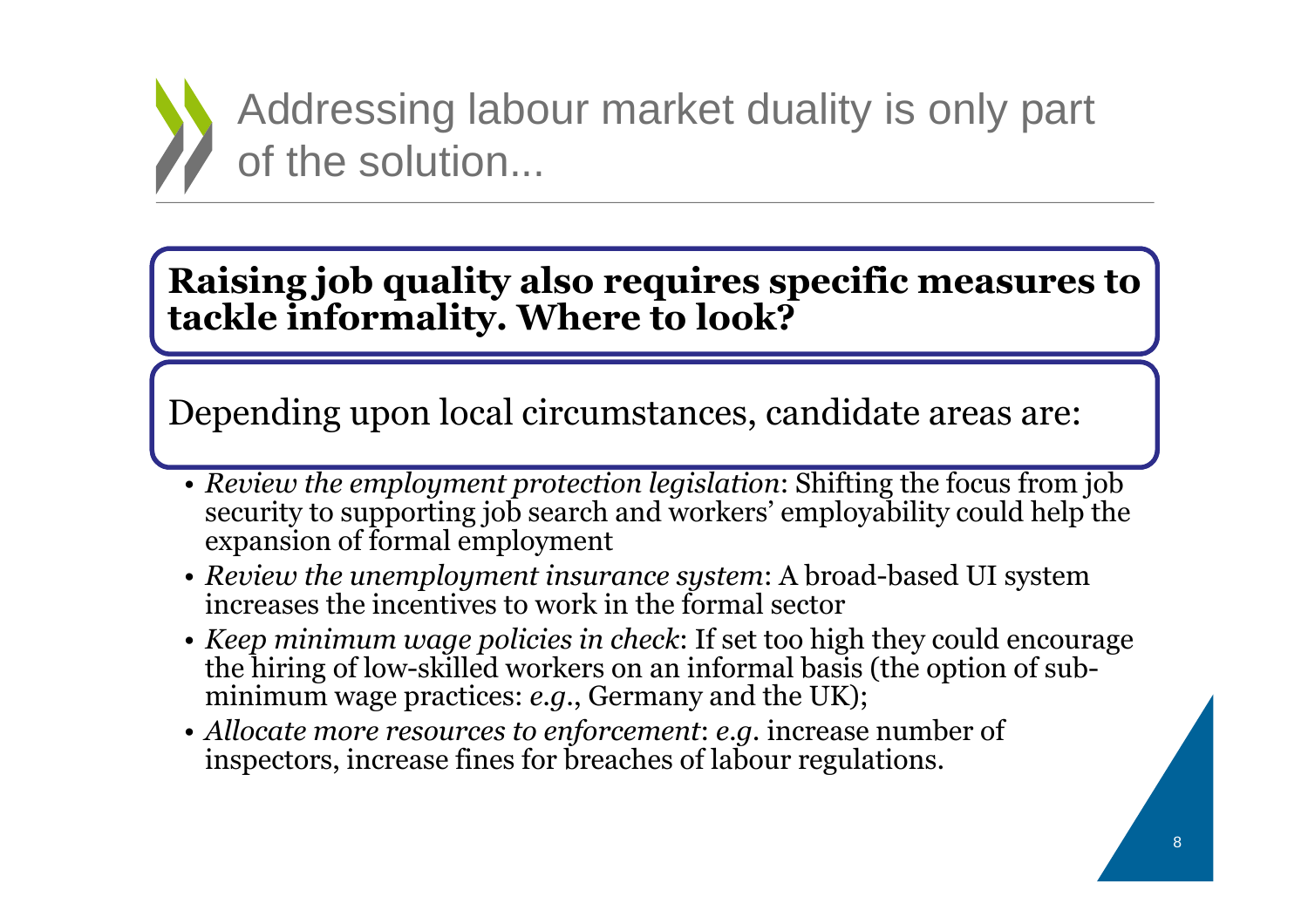# Sound apprenticeship systems can provide multiple dividends

Apprenticeship training and other dual vocational education programmes are **efficient school-to-work pathways**, particularly for secondary students.



#### They yield multiple dividends:

- lowering labour costs for the lowering labour costs for the employer (**cost effect**) combined with a training commitment from the employer which yields a valued qualification on the labour market (**skill effect**)
- securing the transition towards employment for the apprentice (**stepping-stone effect**) with a small wage progressing with age and duration of contract (**income effect)**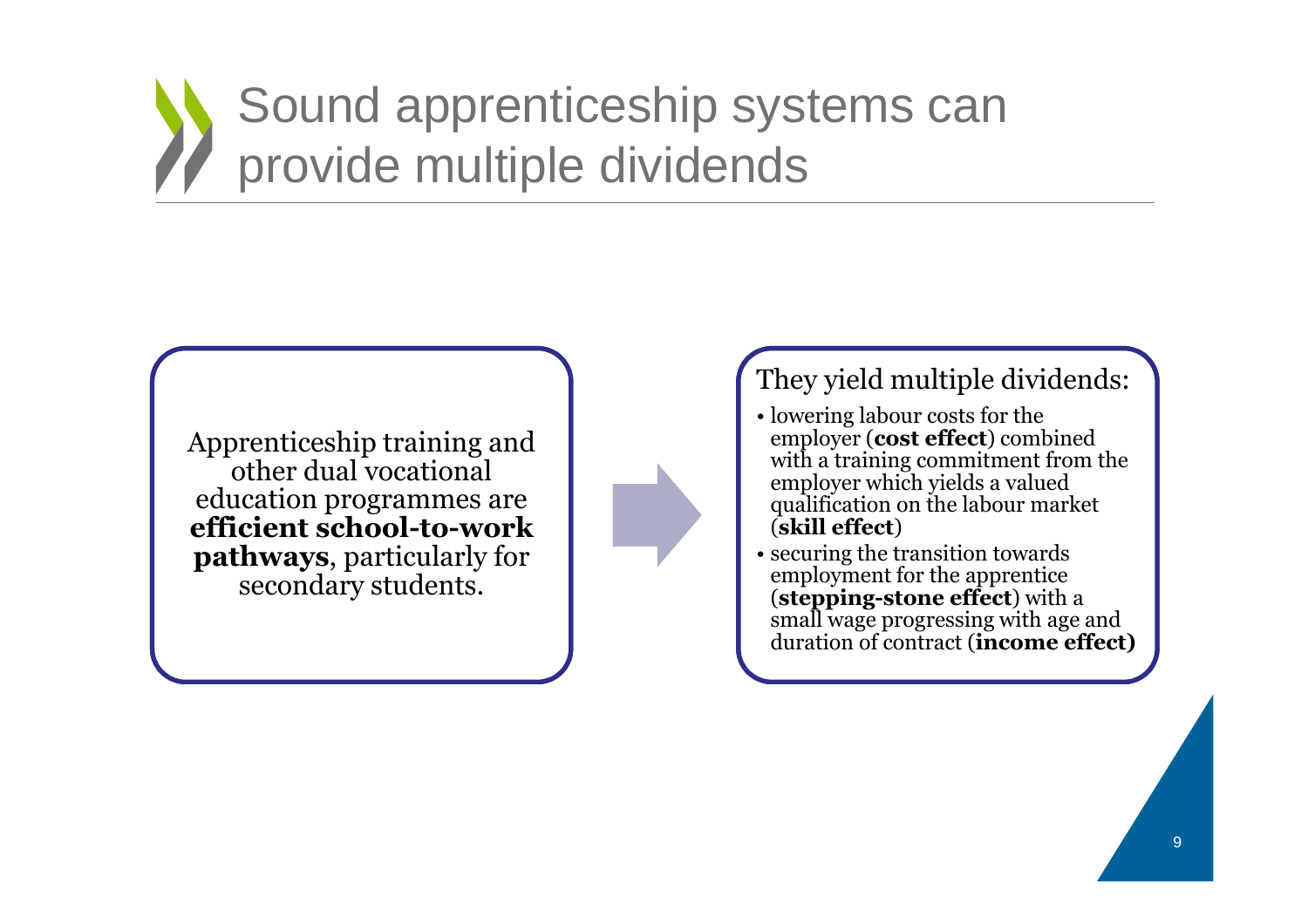

**The challenge of securing adequate resources for social policy but also of "doing more with less"**

Fiscal pressures on social programmes are substantial in many OECD countries, given their large weight of public social spending on GDP (about 22% on average and increasing in the crisis)

But social policies are essential for cushioning the damaging effects of the crisis, and for supporting self-sufficiency

They also maintain and stabilise demand for goods and services, which strengthens growth and future employment gains

To be effective, policies should account, as much as possible, for the circumstances of jobless individuals and other vulnerable groups

Although fiscal challenges constrain the room for manoeuvre, maintaining adequate funding for employment-friendly social policies can contribute to a stronger and a more job-rich recovery

Youth **need to be actively supported to avoid long-term "scarring" effects**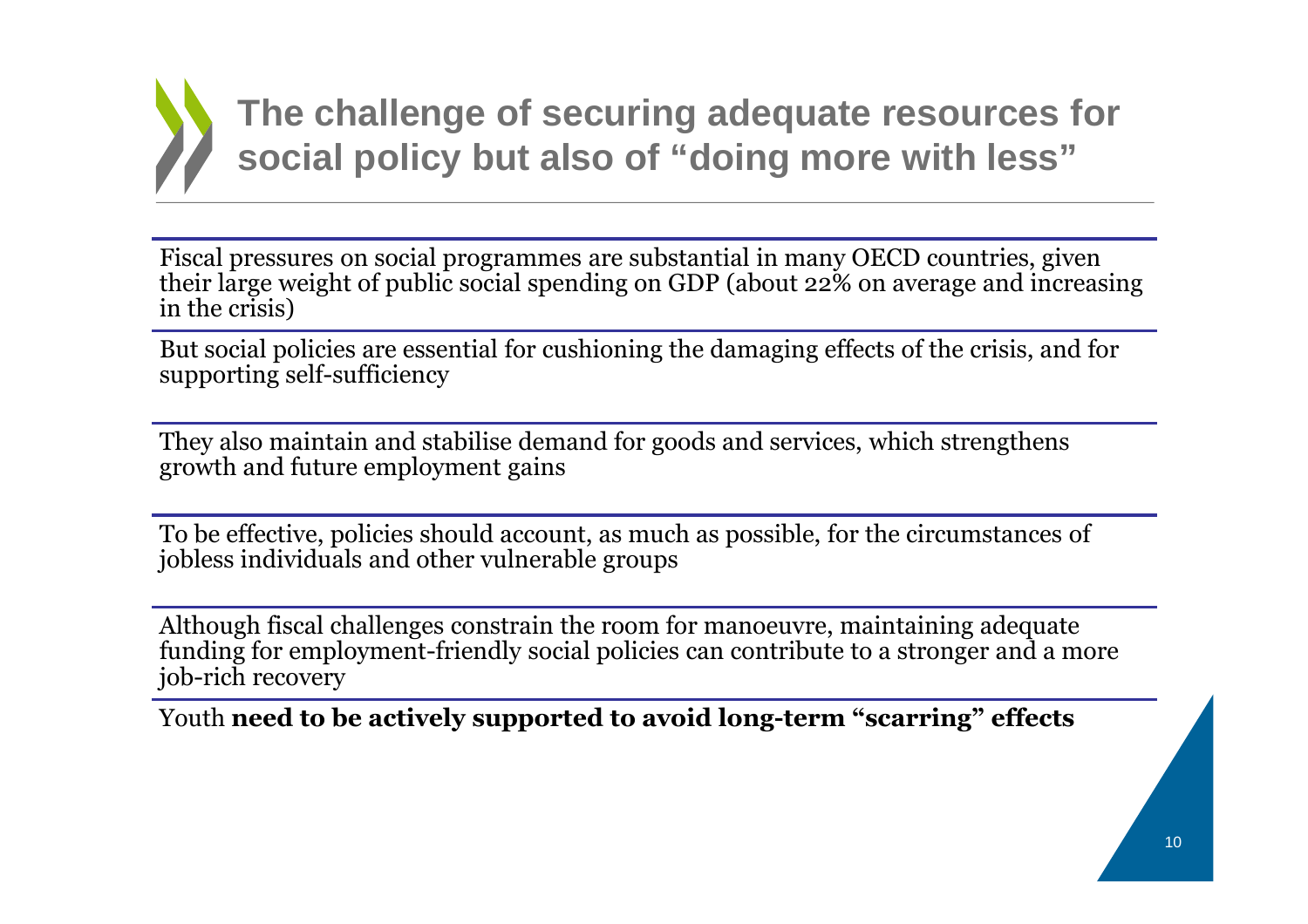

Some OECD countries have acted swiftly during the crisis, including by **scaling up resources for youth programmes**

**But keep the momentum** to provide adequate resources for<br>cost-effective vouth measures over the long-term cost-effective youth measures over the long-term

Actions are needed to prevent **most school-leavers** from being trapped in long spells of unemployment

Keep a focus on **hard-core group** cumulating disadvantages and at high risk of long-term unemployment and inactivity

Support should not only be targeted to hard core group but also **geared towards activation**

Crucial that governments tackle the **structural barriers** this hard-core group faces in **education** and in the **labour market**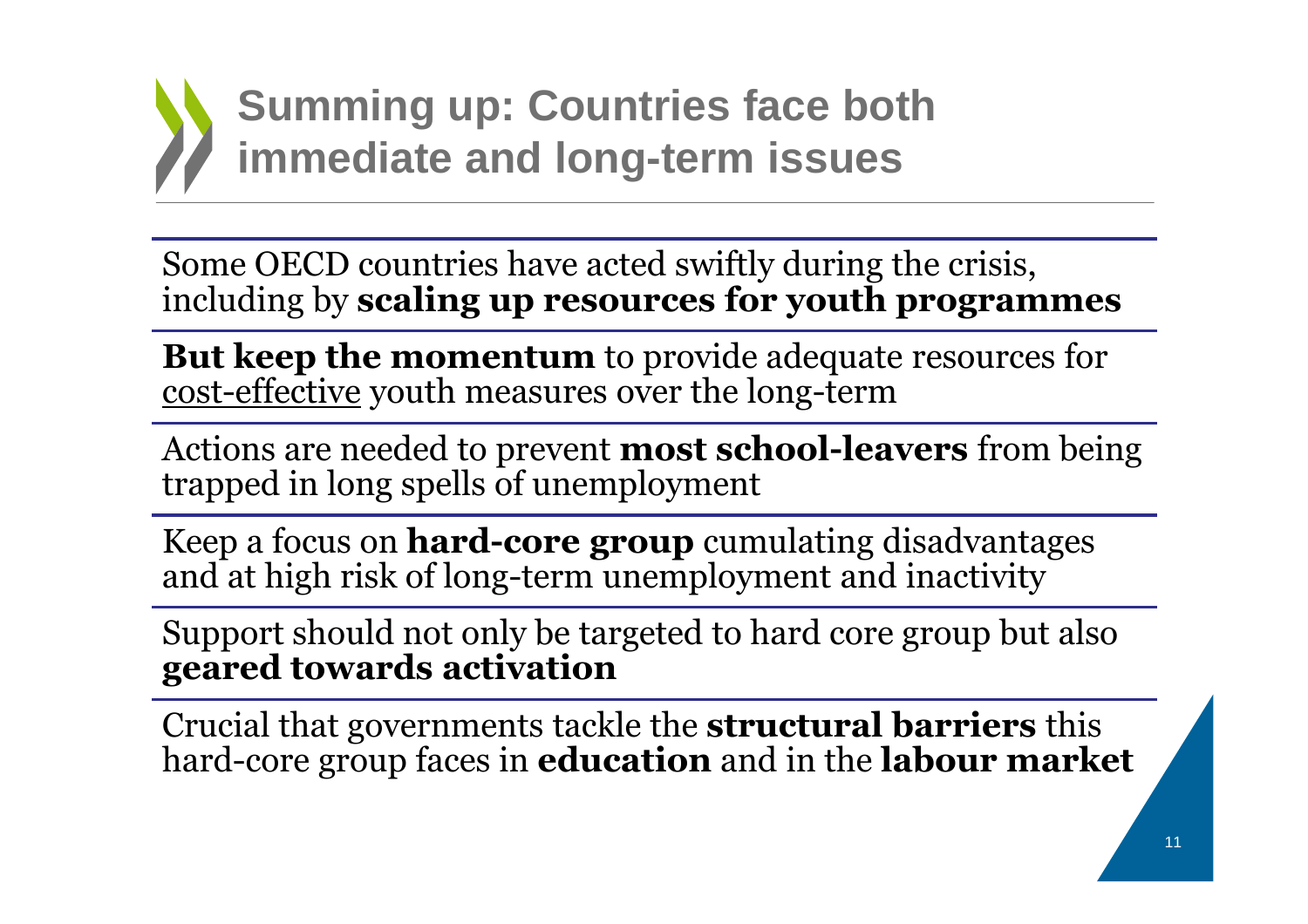

# **Question: Which policy options can be expected to fit the Balkans circumstances better?**

Background note provides many useful insights